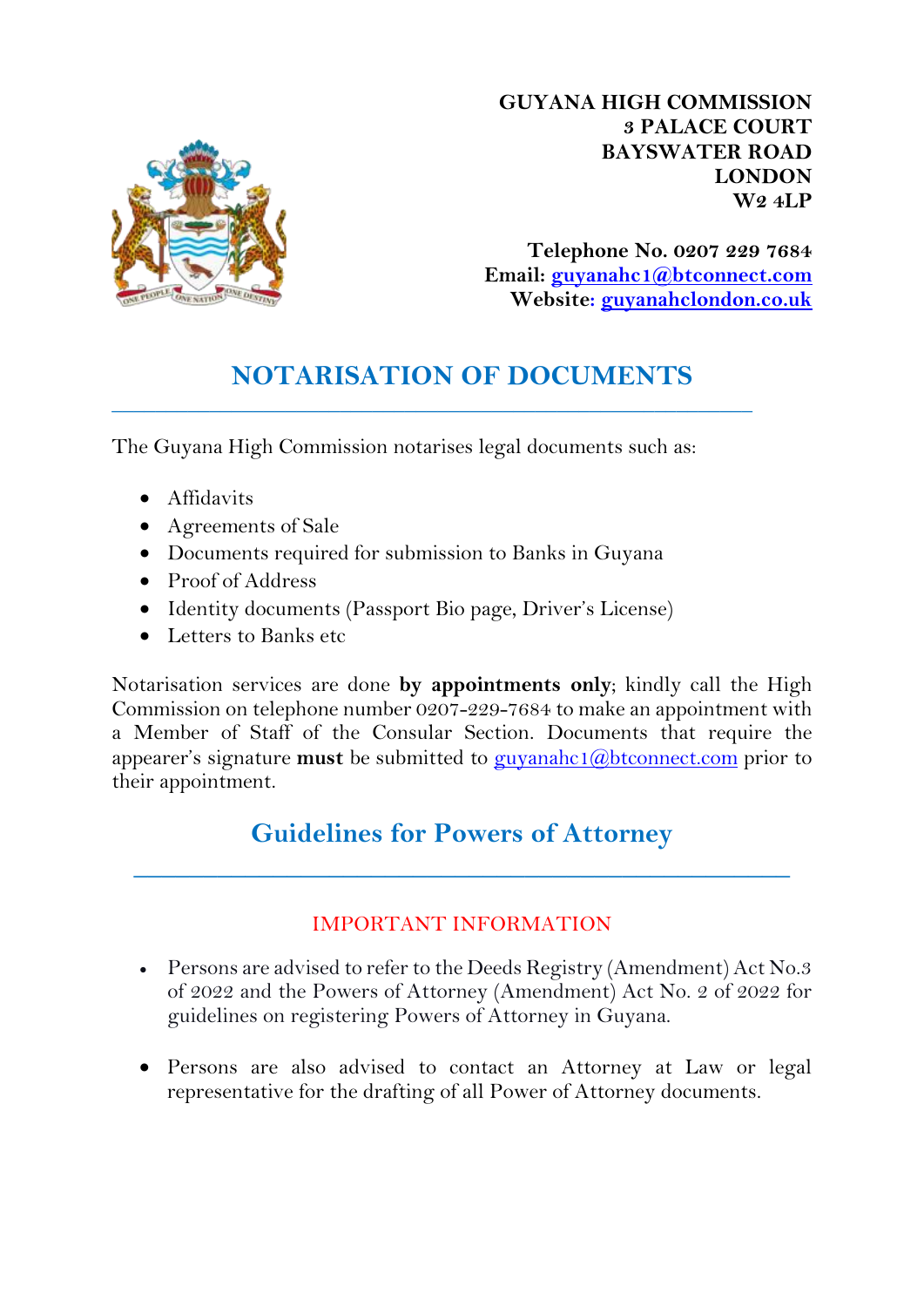#### **The High Commission will endorse Power of Attorney documents provided that the following criteria are met:**

- 1. All Power of Attorney document and Affidavits of subscribing witnesses **MUST** be notarised by a Notary Public in the United Kingdom prior to appearing before the High Commission.
- 2. Power of Attorney documents **MUST** specify the name and number of two (2) valid photo identification documents of the donor and donee. Certified coloured copies of the two (2) photo identification documents must be attached to the Power of Attorney.
- 3. The Appearer(donor) **MUST** submit the two (2) valid forms of identification as outlined in the notarized Power of Attorney document when appearing before the High Commission.
- 4. The Notary Public endorsing Power of Attorney documents will need to be authorised by the Foreign, Commonwealth, and Development Office to sign such documents. For authorised Notary Public in your area please visit [www.thenotariessociety.org.uk](http://www.thenotariessociety.org.uk/)
- 5. Please note that one original of the notarised Power of Attorney will be retained by the High Commission and one will also be retained by the Deeds Registry in Guyana. Therefore, it is recommended that four sets of documents be prepared and presented for signature.

### **Guidelines for preparing Legal Documents**

**\_\_\_\_\_\_\_\_\_\_\_\_\_\_\_\_\_\_\_\_\_\_\_\_\_\_\_\_\_\_\_\_\_\_\_\_\_\_\_\_\_\_\_\_\_\_\_\_\_\_**

- a) All Legal Documents must be prepared and typed in double line spacing with 2 inches margin on the left side.
- b) **In cases where there is insufficient space to place signatures, witnesses, stamp and seal at the bottom of a Legal document (for example, a Power of Attorney), these can be placed on a separate page but not with the signatures only, as this can easily be detached and placed on another document, without the knowledge of the parties involved. A paragraph can be typed on the same page, with provision made for the signatures, witnesses, stamp and seal to be affixed.**